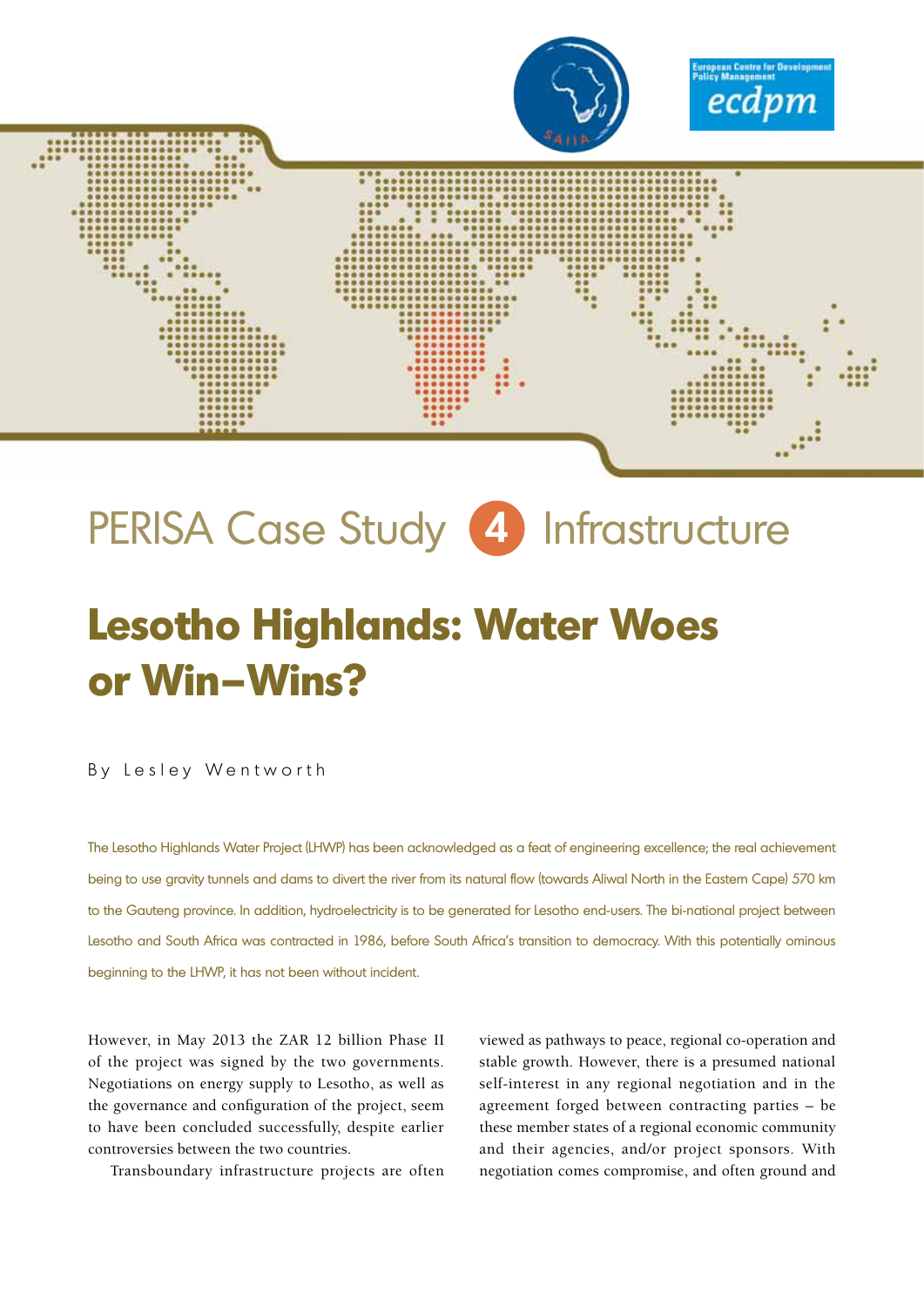indeed principles are conceded. Invariably, trade-offs can be significant.

The Orange river is known as the Senqu as it courses through Lesotho, where it originates in the mountainous highlands. Lesotho 'owns' its headwaters and currently transfers water to South Africa at a maximum capacity of 70 cubic metres per second (70 m3/s), for use in the water-stressed industrial hub of Gauteng. The LHWP is one of the largest water transfer schemes in the world. The trade-off in diverting its water to South Africa – through a gravity drop – is that Lesotho can power an underground hydroelectric station at Muela, reducing Lesotho's dependence on South Africa for its energy needs.<sup>1</sup> The project costs related to the hydroelectric component are estimated at about 5%.<sup>2</sup>

In addition, the LHWP has resulted in the development of important infrastructure for Lesotho, including hundreds of kilometres of paved roads and communications infrastructure between villages. Lesotho reportedly receives ZAR 35–45 million each year from the South African government. Yet there have been controversies over bribery charges that have dated back to 1994.<sup>3</sup> Twelve multinational corporations were investigated, a chief executive officer of the overseeing authority was fired; and recently there have been allegations of embezzlement of royalties against the former minister of natural resources.<sup>4</sup> Corruption risk is considerable in multimillion-dollar projects such as the LHWP, making an appropriate and robust governance framework vital.

## HISTORY OF THE LHWP

Engineering studies and negotiations for the LHWP date back at least to the 1950s and have taken over 30 years to conclude. The first survey examining water potential from Lesotho was ordered in the 1950s by the British High Commissioner to Lesotho. During the

4 Tlali C, 2012; Ntaote B, 2013.

1980s Lesotho, under Premier Chief Leabua Jonathan, established diplomatic relations with the Soviet Bloc and Communist China; and was considered a serious threat by Pretoria's nationalist apartheid government.

A feasibility report in 1979 concluded that a flow of 35 m<sup>3</sup>/s could be transferred to South Africa with a phased construction of five reservoirs – at Oxbow, Pelaneng, Soai, Polihali and Taung – on the Malibamats'o and Senqu (Orange) rivers, along with approximately 102 km of tunnels to transfer water to South Africa. The generation of hydroelectric power in Lesotho was considered integral to the project. The main objectives of the feasibility study were as follows:

- • Selecting the optimal scheme layout that would be acceptable to both governments.
- Demonstrating that the project would be technically, socially, legally, environmentally, economically and financially viable.
- Carrying out studies, designs and costing that would be used for purposes of preparation of tender designs and associated investigations.<sup>5</sup>

The feasibility study established the economic viability of the project to deliver about 70m<sup>3</sup>/s of water from the highlands of Lesotho to the Vaal river system by the year 2020. The project was to be developed in a number of phases. As envisioned at the time, the project was found to be the cheapest option compared with other competing schemes under consideration in South Africa. The study confirmed that there were no technical, social, environmental, legal, economic or financial considerations that cast doubt on the project's viability, or its ability to provide considerable benefits for both countries.

Hydroelectric power was to be generated in Lesotho, which offered the country the chance of substantial independence in the supply of electricity – for which it had been solely dependent on South Africa. An independent three-member international panel of engineering experts was engaged by Lesotho from January 1984 to February 1986 to review the feasibility study work. The treaty governing the LHWP

<sup>1</sup> Trondalen J, *Conflict Prevention and Peace Dividends through Cooperation on Transboundary Water Management in SADC: Achieving Peace Dividends through the Prevention of Water Conflicts*. Geneva: Compass Foundation, 2011.

<sup>2</sup> Klaphake A & W Scheumann, 2006.

<sup>3</sup> Hilyard N, 2002.

<sup>5</sup> LHDA (Lesotho Highlands Development Authority), 'Overview of the LHWP', http://www.lhwp.org.ls/ overview/overview.htm.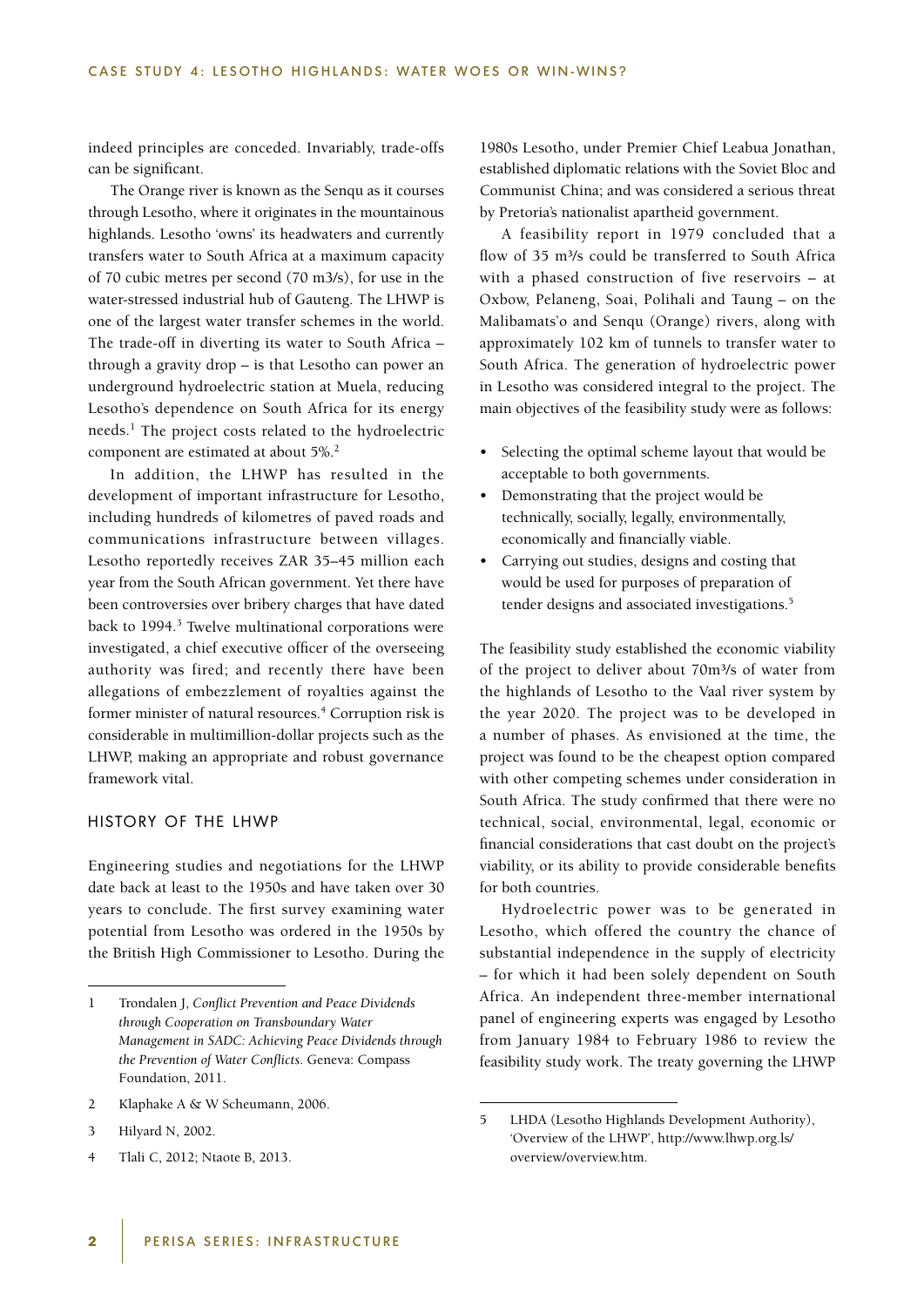**Figure 1: LHWP: Katse Dam**



Source: Photograph courtesy of Agathe Maupin.

was eventually signed in 1986 between the apartheid government of South Africa and the new military government of Lesotho (directly after a coup that was purportedly orchestrated by South Africa).

The 1986 LHWP Treaty established the Joint Permanent Technical Commission (JPTC) to represent Lesotho and South Africa in the implementation and operation of the LHWP. It also committed both countries to the implementation of Phase 1A and 1B of the project and provided the options for development of additional phases in the future. Under the Protocol VI of the 1986 Treaty, which was signed in 1999, the JPTC was established, comprised of two delegations, each with three representatives from each country, with one representative from each delegation permanently based in Maseru.

In Phase 1A (completed in 1998), the Katse dam was erected, at 185 m high; and the Muela hydropower station (MHS), situated in the northern Butha-Buthe District, was constructed. In Phase 1B (which began in March 2004), the Mohale dam was inaugurated by King Letsie III and then president, Thabo Mbeki.

In Phase 1A, about 27 000 people in the area were adversely affected by the construction. In Phase 1B, 325 households were forced to move because of the dam. In this respect, the LHWP has not only had economic and ecological effects on the environment (for example, the Maloti minnow fish species has become endangered), but also social and cultural impacts on the people who have had to be resettled. Many left behind traditions

and indigenous knowledge; and there is little evidence that even the households benefiting from one-off monetary compensation are better off than prior to the resettlement – many having lost livelihoods and access to natural resources in rural villages.

Phases 1A and 1B of the project, implemented between 1987 and 2008, included the development of roads, power lines, engineering stations and administrative facilities, as well as dams and tunnels. Phase 1A (estimated at ZAR 20 billion) included the Katse dam on the Malibamatso river, the highest dam in Africa at 180 m above sea level; a 45 km transfer tunnel to the MHS; and a further 37 km delivery tunnel to the Ash river in South Africa. Phase 1B includes the Mohale dam (145 m above sea level) and the Mohale reservoir located on the Senqunyane river. A 32 km tunnel connects the Mohale reservoir to the Katse reservoir, and a barrier was constructed at Matsoku near Muela on the Matsoku river, from which a 5.6 km transfer tunnel runs to the Katse reservoir. The 72 MW hydropower station at Muela connects with the Southern African Power Pool and supplies some of Lesotho's electricity needs without producing any greenhouse gases.

The project also includes environmental protection measures, compensation and resettlement, construction supervision, technical assistance, road maintenance, improved border-crossing facilities, and studies to prepare the next phase (II) of the scheme. An important element of the project is the creation of a development fund for channelling project revenues (royalties and other project-related payments) to developmentoriented programmes.<sup>6</sup>

#### **International financial institutions in the project**

The World Bank approved a loan of \$110 million in September 1991 for Lesotho to finance the first phase of the project. Other donors include the African Development Bank (AfDB), the European Development Fund, the European Investment Bank, the UN Development Programme, and the Development Bank of Southern Africa.

The private financiers included Dresdener Bank, Kreditanstalt für Wiederaufbau (KfW) Bankengruppe,

<sup>6</sup> Trans Caledon Tunnel Authority website, http://www. tcta.co.za/Projects/Pages/LesothoHighlands.aspx.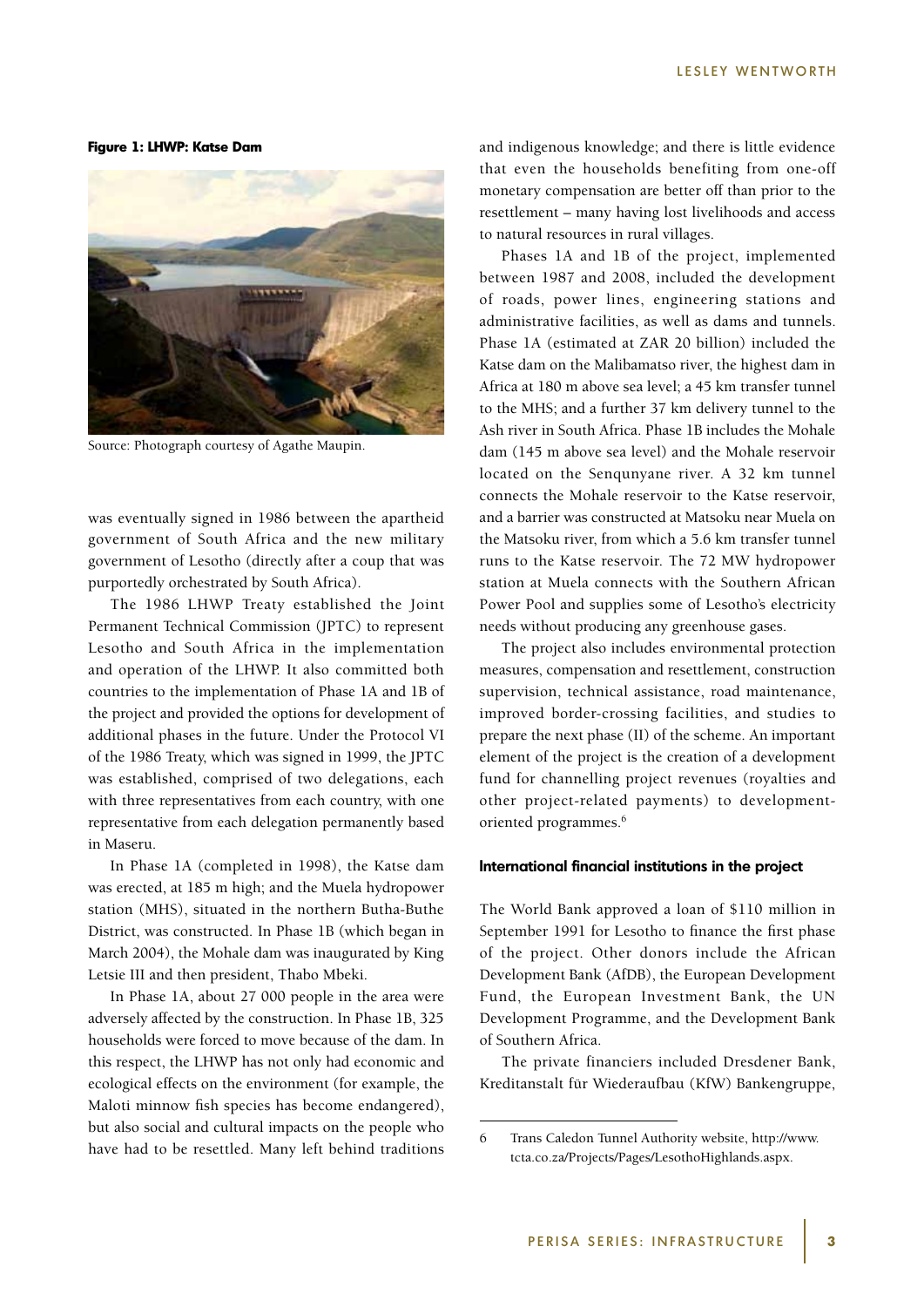#### **Figure 1: Major financiers of the LHDP**

| Phase 1 of the project involved 25 different facilities                                                                                                                                                                            |                                                                                                                                                                                                                                                                                               |
|------------------------------------------------------------------------------------------------------------------------------------------------------------------------------------------------------------------------------------|-----------------------------------------------------------------------------------------------------------------------------------------------------------------------------------------------------------------------------------------------------------------------------------------------|
| Co-ordinated by seven<br>leading banks in six<br>different currencies                                                                                                                                                              | • Five multilateral agencies<br>• Five government aid programmes<br>• Five South African banks provided the bulk of the commercial loans and export credits                                                                                                                                   |
| <b>Commercial Banks</b>                                                                                                                                                                                                            | • France: Banque Nationale de Paris (loaned \$19.7 million) and Credit Lyonnais (loaned \$17 million)<br>• Germany: Dresdner Bank (\$15.8 million) and KfW (unknown)<br>• UK: Hill Samuel (\$14.5 million)                                                                                    |
| Development Banks                                                                                                                                                                                                                  | • The World Bank loaned \$150 million to the project<br>• UK's Commonwealth Development Corporation loaned \$36 million                                                                                                                                                                       |
| <b>Export Credits</b>                                                                                                                                                                                                              | • \$118 million from Germany's Hermes<br>• \$82 million from UK's Export Credit Guarantee Department<br>• \$104 million from France's Compagnie Française d'Assurance pour le Commerce Extérieur<br>(COFACE)<br>• \$107 million from Italy's Servizi Assicurativi del Commercio Estero (SACE) |
| German, French and British development agencies provided bilateral aid; however, Norway's NORAD rejected an<br>application by Kvaerner Energy for \$9.4 million credit support for participation in construction of the Muela dam. |                                                                                                                                                                                                                                                                                               |

Source: Compiled from sources including Pottinger L, International Rivers Network, http://www.thecornerhouse.org.uk/ sites/thecornerhouse.org.uk/files/Trojan.pdf; Hilyard N, http://www.thecornerhouse.org.uk/resource/lesotho-highland-waterdevelopment-project-what-went-wrong; Lang *et al*., *Dams Incorporated*, February 2000, http://www2.naturskyddsforeningen.se/ upload/Foreningsdokument/Rapporter/rapport\_internationellt\_damsincorporated.pdf.

Credit Lyonnais, Hill Samuel, and Banque Nationale de Paris. The international construction consortium consisted of companies from Italy, France, Germany, the UK and South Africa.

### ANALYSIS

As a small, poor landlocked country, Lesotho has little to sell or trade. In addition, since it is surrounded by South Africa, all Lesotho's imports and exports have to originate in, terminate in, or transit through South Africa. At the time of the initial negotiation of the LHWP agreement in the 1950s, Lesotho had an abundance of water, which was identified as an opportunity for export to South Africa's industrial hub around Johannesburg. The LHWP represents a significant opportunity to diversify Lesotho's economy away from its heavy dependence on Southern African Customs Union revenues – estimated by the AfDB to have fluctuated between 30% and 60% of total revenues for Lesotho over recent years.

#### **Concerns raised by the project**

The LHWP was also worthwhile to Lesotho in enabling it to gain access to hydroelectric power. This meant the end of exclusive reliance on South African parastatal, Eskom, with the Muela hydroelectric power plant coming online in 1999. It is expected that output may be increased to 110 MW from 88 MW (with electricity being exported) if Phase II of the LHWP (approved by the South African Cabinet in 2011) is completed.

However, there is a current concern that Lesotho is exporting itself into water scarcity, as a result of recurrent droughts and overgrazing of already limited grazing land. Lesotho's food security is at risk, with as much as 10% of arable land being flooded through accidents or sabotage during construction of the LHWP. With the thousands of Basotho farmers already having lost grazing land and agricultural fields, $<sup>7</sup>$  it is unclear</sup> whether there will be the forethought to negotiate access

<sup>7</sup> UN World Food Programme, 'Lesotho', http://www.wfp. org/countries/lesotho.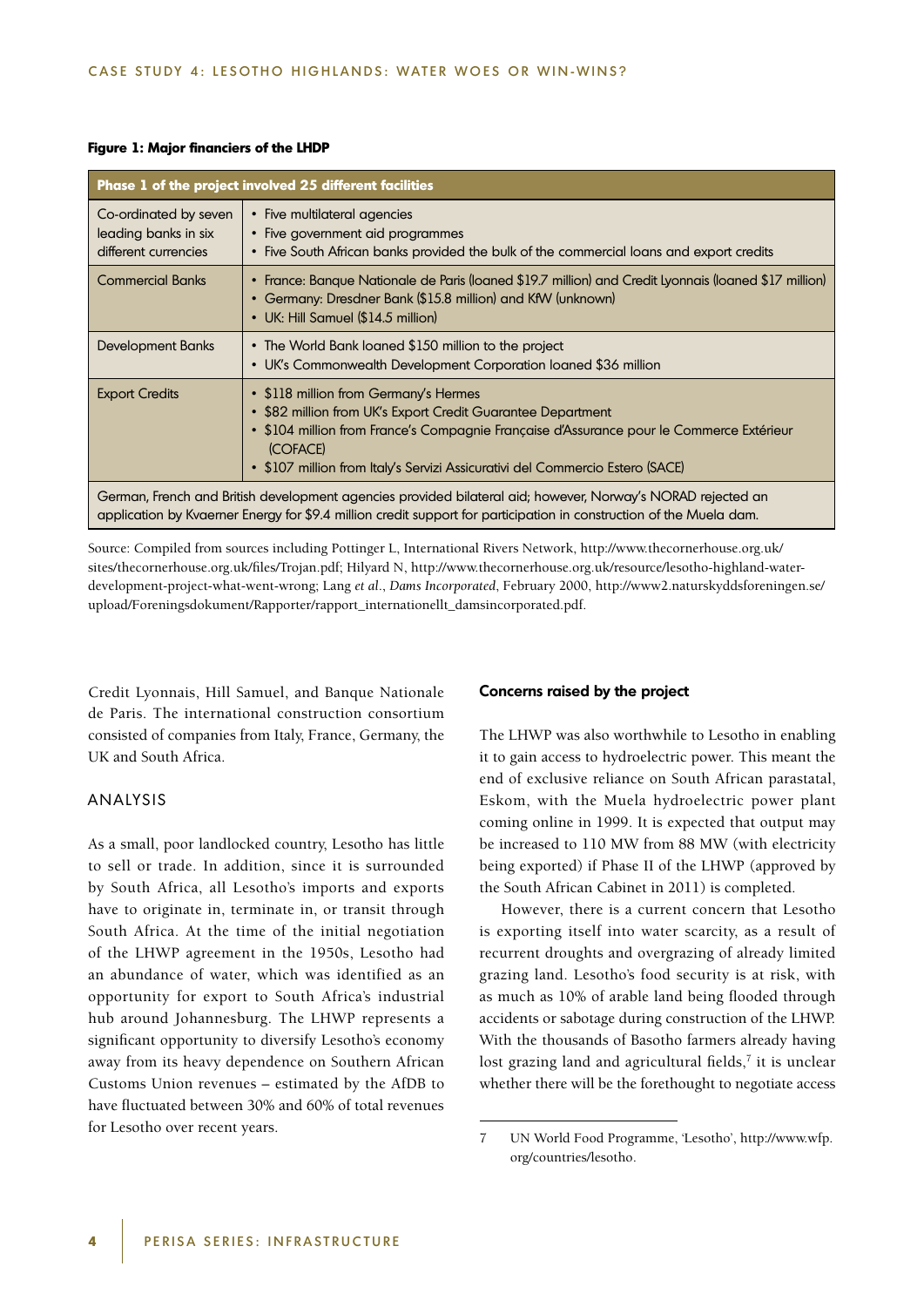to South Africa's underutilised arable land in subsequent phases of the project.

The effects of climate change and recent droughts have made the potential impact of the LHWP difficult to predict.<sup>8</sup> Even with advances in modelling and mitigation programmes to measure ecological impacts on rivers, it is difficult to forecast the eventual effect of the significantly reduced flows on downstream areas.

Initially the financial advisers for the LHWP, Chartered West LB – to avoid being marked with 'sanctions-busting' against the South African apartheid government – set up a London-based trust fund through which South African payments could be made. Lesotho was listed as the nominal lender; although South Africa has remained responsible for the repayments throughout.9 The World Bank came under scrutiny for its support of the project with full knowledge of this manoeuver.

As discussed, the project was first considered over 60 years ago, and the treaty negotiations and project consultations date back over 20 years. At the time the World Bank put its support behind the project, there was an abundant supply of water from Lesotho. The recent droughts and water shortages (associated with climate change) were not foreseen. Since then, however, the water shortages and drastically reduced river flows have taken their toll on communities formerly reliant on the river for their livelihood. A World Bank technical report commissioned in 1999 anticipated that if water exports continue as stipulated in the 1986 treaty, the communities' livelihoods would be severely disrupted – particularly in the event of additional disturbances.10

The electricity produced at the Muela hydro power station has proven too expensive for the average Lesotho citizen. The majority of the country still remains reliant on candles, paraffin and the traditional firewood, which only adds to the stripping of the environment. No further exploration into alternative forms of renewable energy was conducted for Lesotho.

Despite many reports about the progressive compensation measurement processes, many downstream communities are yet to receive compensation for their forced relocation or the loss of their land and associated assets. Still, the World Bank went on to finance the Phase 1B of the project and has now declared the compensation, resettlement, environmental and social action plans inadequate. The project has not – as is required by World Bank standards – left communities in at least the same condition they were in before the project. There have also been widely publicised instances of corruption resulting in the removal of the first Lesotho Highlands Development Authority (LHDA) chief executive, and the investigation and banning of several multinational corporations from World Bank-funded projects. Lahmeyer International GmbH (Germany) and Acres International (Canada) were two of the companies sanctioned by the World Bank for fraud and corrupt activities.

#### **Pressure points, blockages and compromises**

There is little doubt that the South African demand for water in its Gauteng province is the cause for the momentum of this project. The Treaty of 1986 provided the LHDA with final oversight responsibility for implementation, supervision and maintenance of the LHWP. The LHDA is governed by a board of directors but the day-to-day running of its affairs is in the hands of its chief executive. The South African parastatal counterpart to the LHDA is the Trans-Caledon Tunnel Authority, which is responsible for the components of the projects located in South Africa.

In the 1990s a dispute arose between the two countries regarding Article 10(3) of the 1986 Treaty, in terms of whether tax chargeable in Lesotho constituted a cost that should be borne by South Africa. Lesotho considered this a legitimate charge to South Africa, while South Africa opposed this interpretation. Protocol V of the treaty, which was signed in 1996, embodied a compromise solution in which Lesotho agreed to lower the tax rate for contractors and consultants working on the project; and South Africa agreed to pay this lower rate.

<sup>8</sup> Herbertson PW & EL Tate, *Tools for Water Use and Demand Management in South Africa*. Geneva: World Meteorological Organisation, 2001.

<sup>9</sup> Hildyard N, 'The Lesotho Highland Water Development Project', Presentation to Chatham House Conference, 'Corruption in Southern Africa: Sources and Solutions', London 10 July 2000.

<sup>10</sup> Horta K, 'The World Bank's Decade for Africa: A New Dawn for Development Aid?', *Yale Journal of International Affairs*, Winter/Spring, 2006, pp. 4–23, http://yalejournal.org/wp-content/ uploads/2011/01/061201horta.pdf.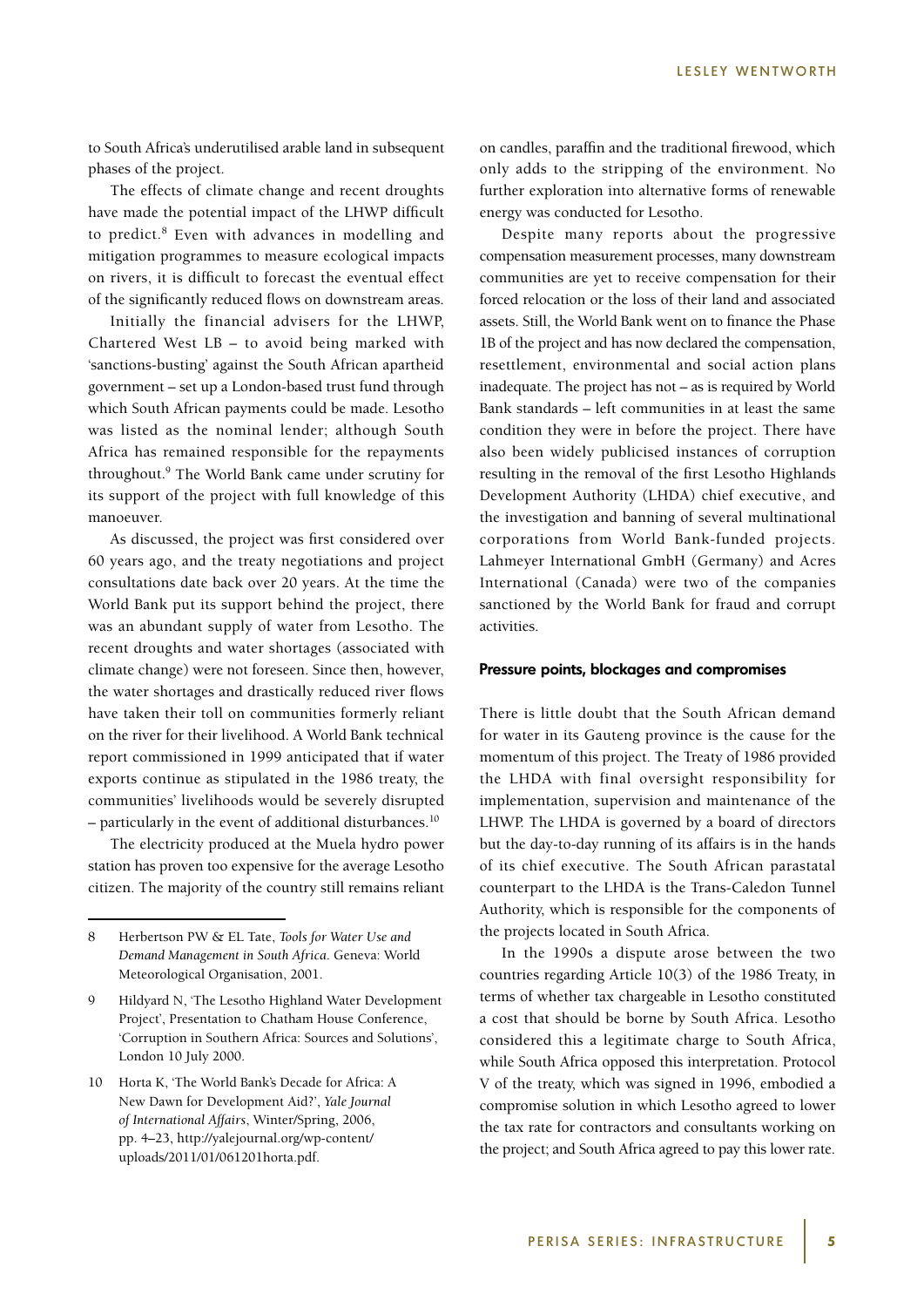#### **Figure 2: LHWP organisational structure**



Source: South Africa, Parliamentary Monitoring Group, Select Committee on Land and Environmental Affairs, Presentation of the LHWP, 23 October 2012, d2zmx6mlqh7g3a.cloudfront.net/cdn/farfuture/.../121023ratification.ppt (restricted access).

After the end of apartheid, the ANC-led government began to lobby for renegotiation of the terms of the 1986 Treaty, arguing that this had been set up by the apartheid government, which did not speak for the majority of South Africans. Eventually at South Africa's insistence, Protocol VI, which focused on the governance of the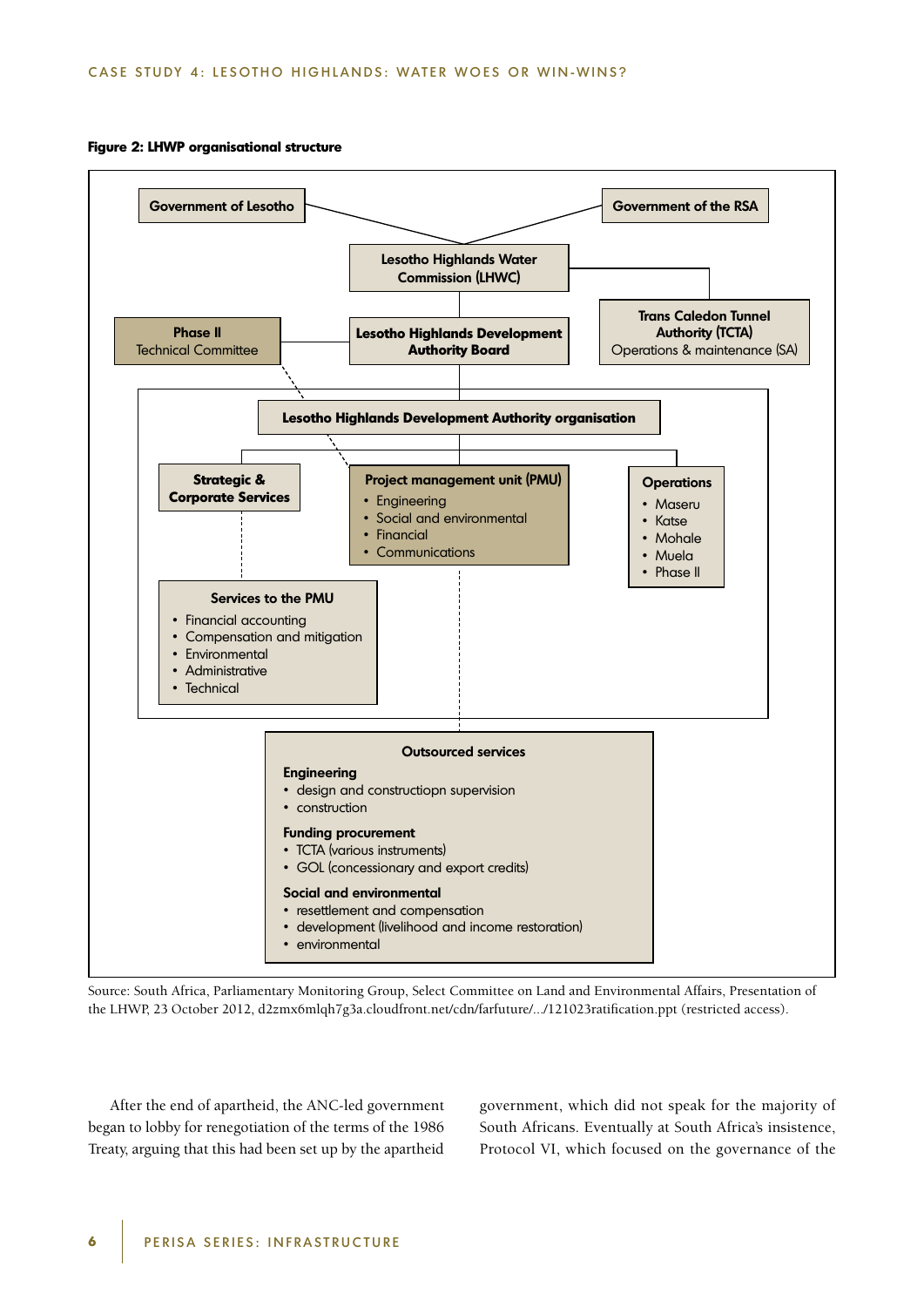project, was signed in June 1999 as an addendum to the treaty to give the JPTC overall responsibility for the project.

Official claims were that the project was not only intended for resource- and manufacturing-heavy industrial centres, but pertinently to meet the water needs of South Africa's poor black communities. However, the continuing inadequacy of water and sanitation supply in urban townships in Gauteng and rising costs of water services cast doubt on the latter assertion.

On 16 May 2013 officials from both countries agreed in principle on the terms of Phase II of the project, involving the construction of the Polihali dam, additional tunnels and a pumping plant. This will cost the South African government about ZAR 9.2 billion. Tenders are yet to be issued; however, completion is already earmarked for August 2020. This schedule is viewed by many as unrealistic.

## CONCLUSION

At the onset of the LHWP, few questions were raised about the environmental and social impact of the project. In both countries, the political setting was repressive and the terms negotiated had to be accepted by the affected people.

With political change in both countries, communities, and national and international nongovernmental organisations began to question the project's impact. The technical aspects of engineering were exceptional; however, impact assessments were not concluded comprehensively with full knowledge of future droughts, which affected the availability of the water sourced from Lesotho. In addition, the resettlement of the communities displaced by the project should have been more carefully and fully considered, and compensation policies more carefully planned and implemented.

South Africa requires water, in particular the Gauteng province, as the industrial nucleus of the country. Lesotho currently has water that it has been exporting, but lacks arable land on which it can cultivate food for its population. South Africa has arable land. Through appropriate negotiation, it would make sense for the two countries to improve the development effectiveness of this and related projects. This is obviously a fraught subject across the globe with water being a precious, scarce resource and with so many communities dependent on agriculture. Given South Africa's sensitivities around nationalisation of resources, this discussion will probably not find favour in many quarters in the country. The modalities of such a negotiation are difficult to conceive for both negotiating sides. Clearly however, the two countries' welfares are interdependent and this is worth some additional thought.

Moreover, knowing that infrastructure projects of this nature are long term, a level of adaptive management planning needs to be built in to make allowances for changing conditions. South Africa is not currently set up to be a water-conserving society, which is ultimately required given the water scarcity it faces. It is imperative that water and sanitation infrastructure be upgraded to the extent required to minimise losses through leakage. Also, new technologies should be focused on domestic conservation and recycling.

Benefit-sharing in a cross-border context is complex, as the countries engaged need to balance their own needs with regional partners and their respective commitments to regional integration. The costs in this bilateral benefit-sharing project are certainly not shared equally, and indeed some of the anticipated benefits are still not conclusive.

## REFERENCES

Ensor L, 'SA, Lesotho reach agreement on new water project' *Business Day Live*, 17 May 2013, http://www.bdlive.co.za/national/2013/05/17/ sa-lesotho-reach-agreement-on-new-water-project.

Hilyard N, 'The Lesotho Highland Water Development Project – What went wrong? (Or, rather: What went right? For whom?), The Corner House, 2002, http://www. thecornerhouse.org.uk/resource/lesotho-highland-waterdevelopment-project-what-went-wrong#index-03-00-00-00.

Hoag C & L Pottinger, 'Lesotho water project needs scrutiny', *Business Day*, 4 October 2011, http://www.bdlive.co.za/ articles/2011/10/04/colin-hoag-and-lori-pottinger-lesothowater-project-needs-scrutiny.

Horta K, 'The World Bank's decade for Africa: A new dawn for development aid?', *Yale Journal of International Affairs*, Winter/Spring 2006, pp. 4–23, http://yalejournal.org/ wp-content/uploads/2011/01/061201horta.pdf.